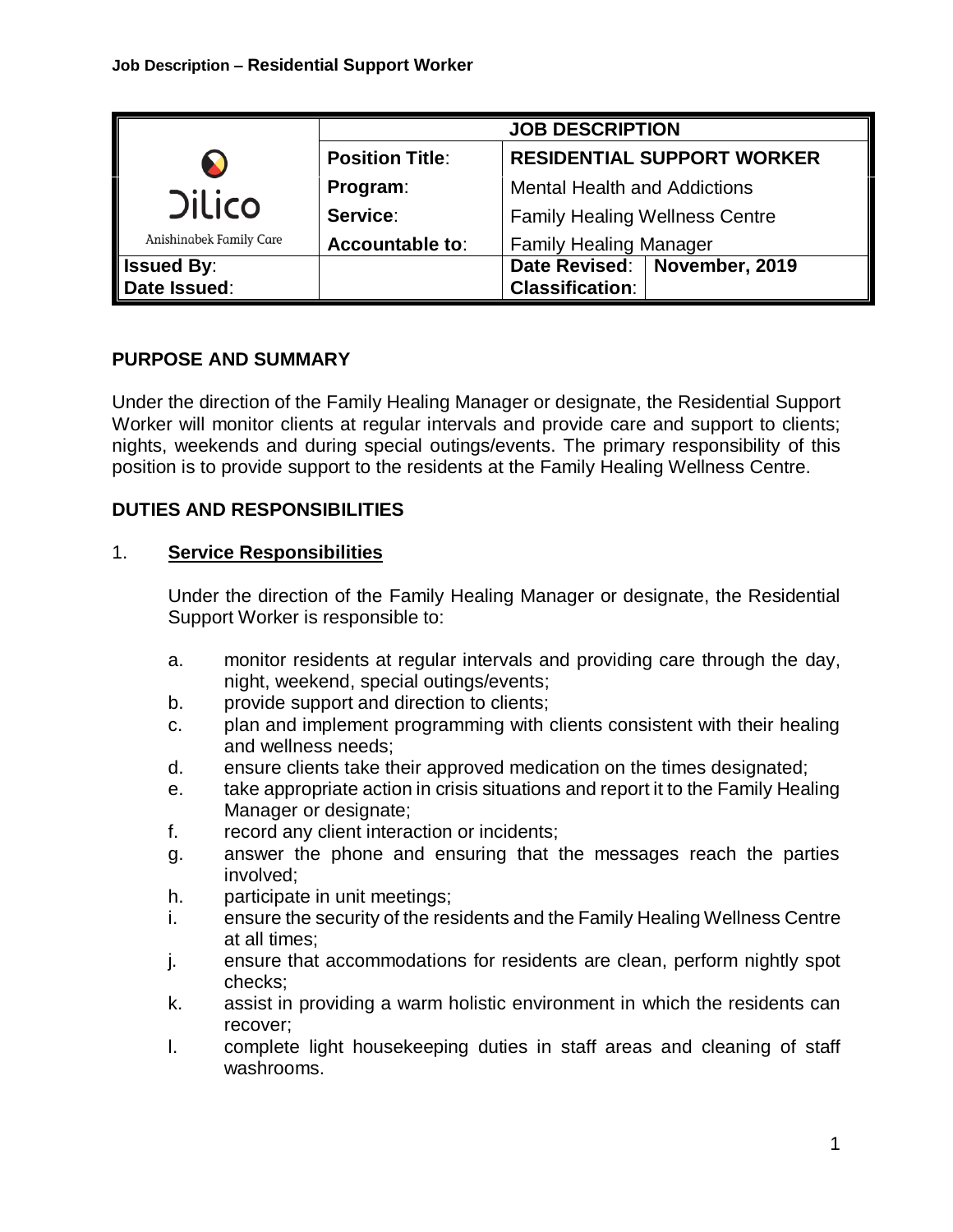m. other duties, related to the position as may be assigned by the Family Healing Manager;

### 2. **Organizational Responsibilities**

As a representative of Dilico, the Residential Support Worker will be responsible to:

- a. participate willingly and constructively in the supervision process with the Family Healing Manager;
- b. act appropriately and fully respect all aspects of agency standards, policies and relevant legislation;
- c. propose changes within Dilico that would improve the quality of service to First Nations children and their families;
- d. apply native culture, values, traditions and teachings into programming where possible;
- e. ensure accuracy, confidentiality and safekeeping of agency and client records;
- f. participate constructively with the team in seminars and training sessions as required by the Unit Manager or designate;
- g. act in a professionally appropriate manner both when and when not working and be a positive role model for clients and the Anishinabek community.

# **QUALIFICATIONS**

# 1. **Education**

B.A. or College Diploma in addictions, counseling, child and youth care or social work is preferred.

# 2. **Work Experience**

Experience in the field of Anishinabek children, families, addiction and mental health is required. Candidates without the specific education qualifications and where the position does not require certified qualification to practice, but who possess an appropriate combination of experience and other academic qualifications will also be considered.

#### 3. **Skills/Abilities**

- a. sound knowledge of the Anishinabek culture and the principle issues affecting the mental health of Anishinabek children, families and communities in the City and the District of Thunder Bay;
- b. sound knowledge of the positive traditional influences that could promote mental health and wellness of Anishinabek children and families in the District of Thunder Bay;
- c. developing and maintaining respectful, cooperative working relationships with Anishinabek adult to promote an integrated, seamless delivery of service;